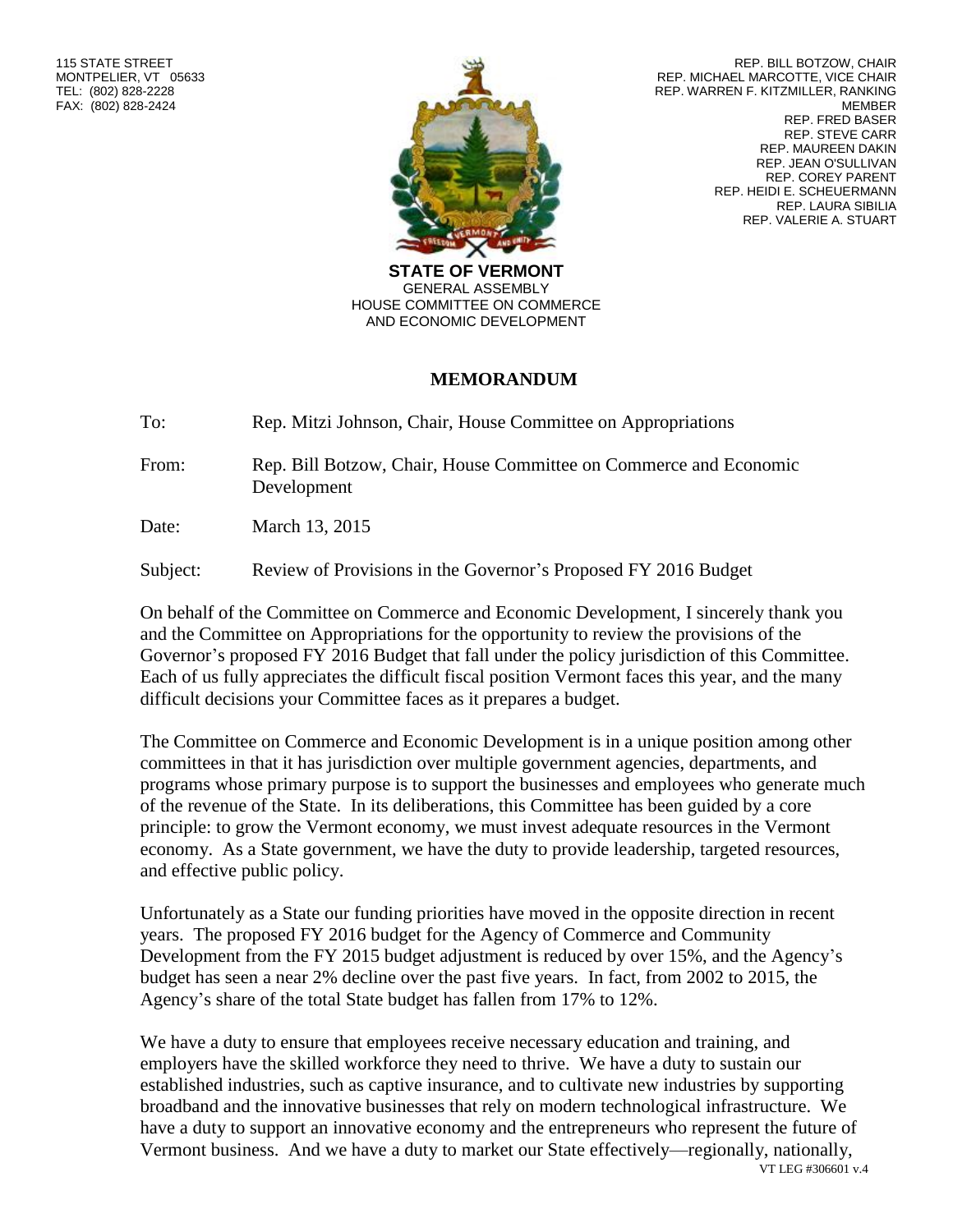and internationally—both through tourism marketing aimed at prospective travelers who import significant revenue into Vermont, and through economic development marketing aimed at prospective employers, employees, and students.

Accordingly, in response to your request to review the following provisions of the budget and provide recommendations, we respectfully submit the following:

### **1. Next Generation; Appropriations and Transfers**

*Sec. B.1100 NEXT GENERATION; APPROPRIATIONS AND TRANSFERS* 

*(a) In fiscal year 2016, \$3,293,000 is appropriated or transferred from the Next Generation Initiative Fund created in 16 V.S.A. § 2887 as prescribed:*

*(1) Workforce education and training. The amount of \$1,577,500 as follows:*

*(A) Workforce Education and Training Fund (WETF). The amount of \$1,017,500 is transferred to the Vermont Workforce Education and Training Fund created in 10 V.S.A. § 543 and subsequently appropriated to the Department of Labor for workforce education and training. Up to seven percent of the funds may be used for administration of the program. Of this amount, \$350,000 shall be allocated for competitive grants for internships through the Vermont Career Internship Program pursuant to 10 V.S.A. § 544.*

*(B) Adult Technical Education Programs. The amount of \$360,000 is appropriated to the Department of Labor in consultation with the State Workforce Investment Board. This appropriation is for the purpose of awarding competitive grants to regional technical centers and high schools to provide adult technical education, as that term is defined in 16 V.S.A. § 1522, to unemployed and underemployed Vermont adults.* 

*(C) The amount of \$200,000 is appropriated to the Agency of Commerce and Community Development to issue performance grants to the University of Vermont and the Vermont Center for Emerging Technologies for patent development and commercialization of technology and to enhance the development of high technology businesses and Next Generation employment opportunities throughout Vermont.*

*(2) Loan repayment. The amount of \$471,000 as follows:*

*(A) Health care loan repayment. The amount of \$300,000 is appropriated to the Agency of Human Services – Global Commitment for the Department of Health to use for health care loan repayment. The Department shall use these funds for a grant to the Area Health Education Centers (AHEC) for repayment of commercial or governmental loans for postsecondary health-care-related education or training owed by persons living and working in Vermont in the health care field.*

*(B) Large animal veterinarians' loan forgiveness. The amount of \$30,000 is appropriated to the Agency of Agriculture, Food and Markets for a loan forgiveness program for large animal veterinarians pursuant to 6 V.S.A. § 20.* 

*(C) Science Technology Engineering and Math (STEM) incentive. The amount of \$141,000 is appropriated to the Agency of Commerce and Community Development for an incentive payment pursuant to 2011 Acts and Resolves No. 52, Sec. 6.*

*(3) Scholarships and grants. The amount of \$1,244,500 as follows:*

VT LEG #306601 v 4 *(A) Nondegree VSAC grants. The amount of \$494,500 is appropriated to the Vermont Student Assistance Corporation. These funds shall be for the purpose of providing nondegree grants to Vermonters to improve job skills and increase overall employability, enabling them to enroll in a postsecondary education or training program, including adult technical education that is not part of a degree or accredited certificate program. A portion of these funds shall be*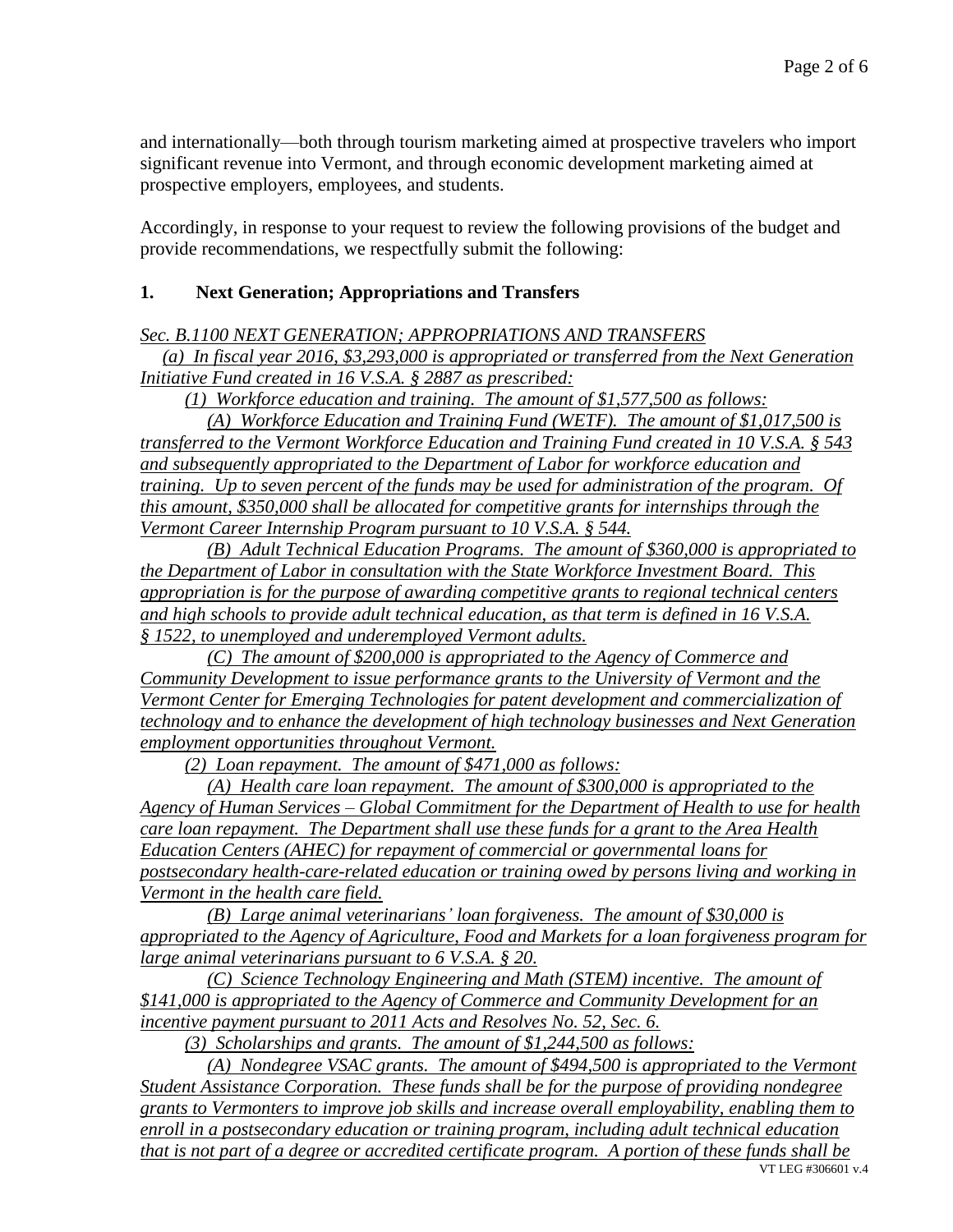*used for grants for indirect educational expenses to students enrolled in training programs. The grants shall not exceed \$3,000 per student. None of these funds shall be used for administrative overhead.*

*(B) National Guard Educational Assistance. The amount of \$150,000 is appropriated to Military – administration to be transferred to the Vermont Student Assistance Corporation for the National Guard Educational Assistance Program established in 16 V.S.A. § 2856.* 

*(C) Dual enrollment programs. The amount of \$600,000 is appropriated to the Vermont State Colleges for dual enrollment programs consistent with 16 V.S.A. Sec. 944. The State Colleges shall develop a voucher program that will allow Vermont students to attend programs at a postsecondary institution other than the State College system when the student will be better served at a non-State college or when available programs are not geographically suited to student need.*

### *Sec. B.1100.1 DEPARTMENT OF LABOR RECOMMENDATION FOR FISCAL YEAR 2017 NEXT GENERATION FUND DISTRIBUTION*

*(a) The Department of Labor, in coordination with the Agency of Commerce and Community Development, the Agency of Human Services, and the Agency of Education, and in consultation with the State Workforce Investment Board, shall recommend to the Governor no later than December 1, 2015 how \$3,293,000 from the Next Generation Fund should be allocated or appropriated in fiscal year 2017 to provide maximum benefit to workforce education and training, participation in secondary or postsecondary education by underrepresented groups, and support for promising economic sectors in Vermont. The State Agencies and Departments listed herein shall promote actively and publicly the availability of the funds to eligible entities.* 

The Committee began its review of the appropriations in this provision by revisiting the language in the December 2006 report of the Next Generation Commission and in 2007 Acts and Resolves No. 46, which implemented many of the report's recommendations. At its core, No. 46 recognized the critical connection between economic development, workforce training, and education—that the present and future economic prosperity of Vermont can largely be defined by the extent to which Vermont employers are connected to a highly educated, trained, and skilled workforce. Together these Vermont businesses and the Vermont workforce represent a significant source of the State's tax revenues and provide a pathway into prosperity.

Through this lens, the members of the Committee individually reviewed and prioritized each of the proposed appropriations through the Next Generation Fund. These programs provide the support necessary to achieve the goals of the Next Generation Initiative and are critical for a vital workforce and vibrant economy. Therefore, with the following change, the Committee strongly supports the Governor's recommendations for Next Generation funding, and places highest priority on appropriations for the Workforce Education and Training Fund, adult technical education, and dual enrollment<sup>1</sup>:

(C) Dual enrollment programs. The amount of \$600,000 is appropriated to the Agency of Education as the program manager for dual enrollment programs consistent with 16 V.S.A.

 $\overline{\phantom{a}}$ 

 $<sup>1</sup>$  The Committee is aware of the error in the Governor's budget, which includes the health care loan repayment</sup> funding, in subdivision (a)(2)(A) above. The Committee disregards that provision for purposes of its recommendations and this memo.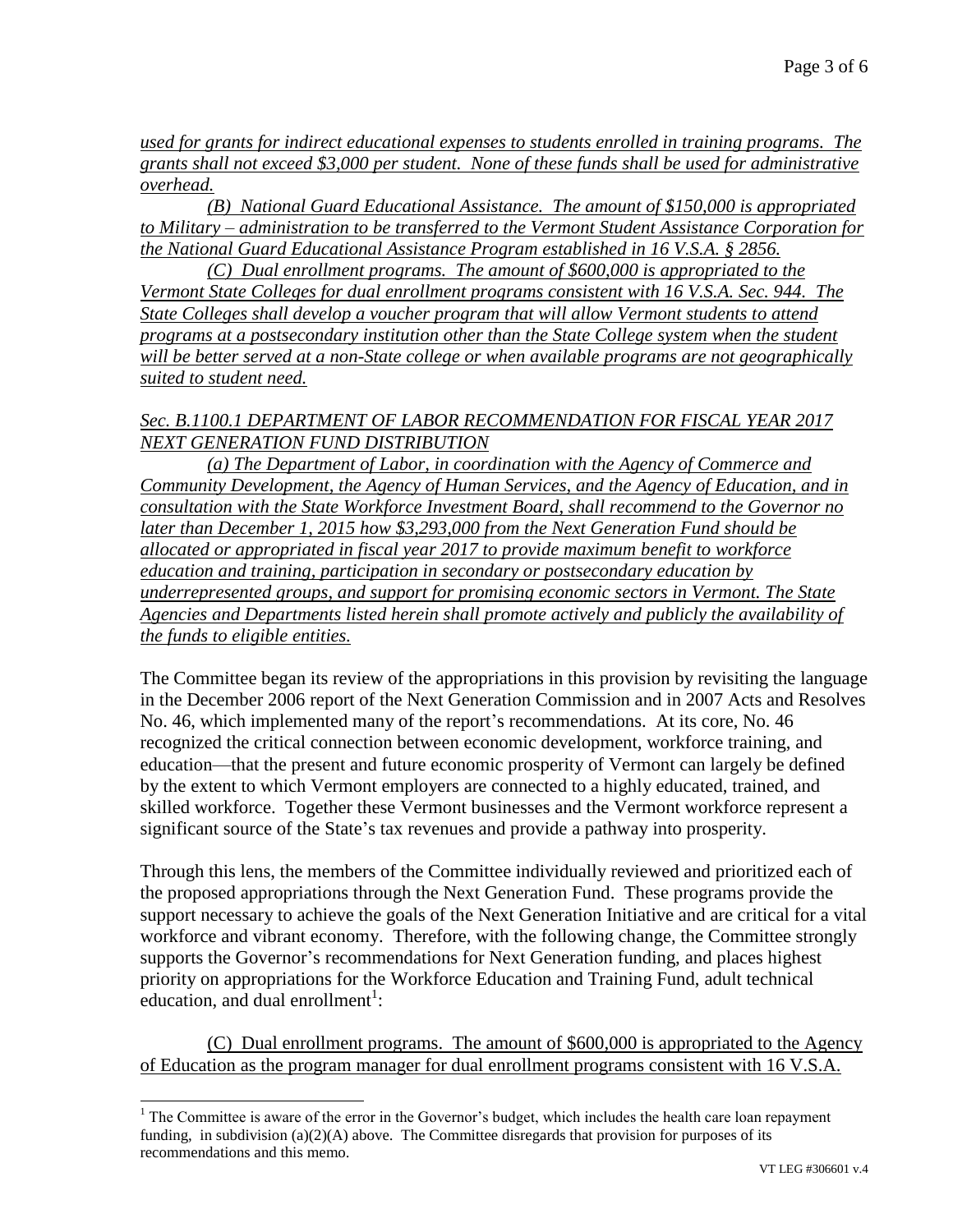§ 944(e). The Agency of Education shall manage a voucher program that will allow eligible Vermont students to attend courses at a postsecondary institution approved by the Agency of Education.

## **2. Executive Branch Position Authorizations**

*Sec. E.100 EXECUTIVE BRANCH POSITION AUTHORIZATIONS*

*(a) The establishment of the following new permanent classified positions is authorized in fiscal year 2016 as follows:*

*\* \* \* (5) In the Department of Financial Regulation – one (1) Captives Insurance Examiner. \* \* \**

*(7) In the Department of Public Service – two (2) Telecommunications Infrastructure Project Manager and one (1) Financial Manager.*

The Committee unanimously supports the authorization of these positions.

The Captives Insurance Examiner position within the Department of Financial Regulation will ensure the Department has the requisite number of qualified examiners to uphold Vermont's position as the gold standard in captive insurance regulation. As the leading on-shore domicile in the United States, and as an international model for good government and best practices, the State should continue to support and cultivate the captive insurance industry and the critical personnel within the Department of Financial Regulation. Finally, the Committee notes that this position will be funded from premium tax revenue and will not impact the General Fund.

The positions within the Department of Public Service are not only vital to expanding modern broadband infrastructure throughout the State, but also represent a cost savings and a reduced number of authorized positions over the status quo. These three positions will be reallocated from current vacancies within State government and therefore will not result in any increase in the workforce. Moreover, last year's telecom bill authorized up to six new positions. Finally, these positions will be funded through the Universal Service Fund in FY 2016, and subsequently through the Department's gross receipts tax, so there is no current or future impact on the General Fund. Finally, by moving oversight of broadband infrastructure from the Vermont Telecommunications Authority to the Department, as provided in H.117 as passed by this Committee, the State will eliminate the VTA's annual \$700,000.00 cost to the General Fund.

# **3. Office of Creative Economy**

*Sec. E.802 3 V.S.A. Sec. 2471c is amended to read:*

*Sec. 2471c. Office of Creative Economy; Vermont Film Commission*

VT LEG #306601 v.4 *(a) The Office of Creative Economy is created within the Agency of Commerce and Community Development in order to build upon the years of work and energy around creative economy initiatives in Vermont, including the work of the Vermont Film Commission. The Office shall may provide business, networking, and technical support to establish, grow, and attract*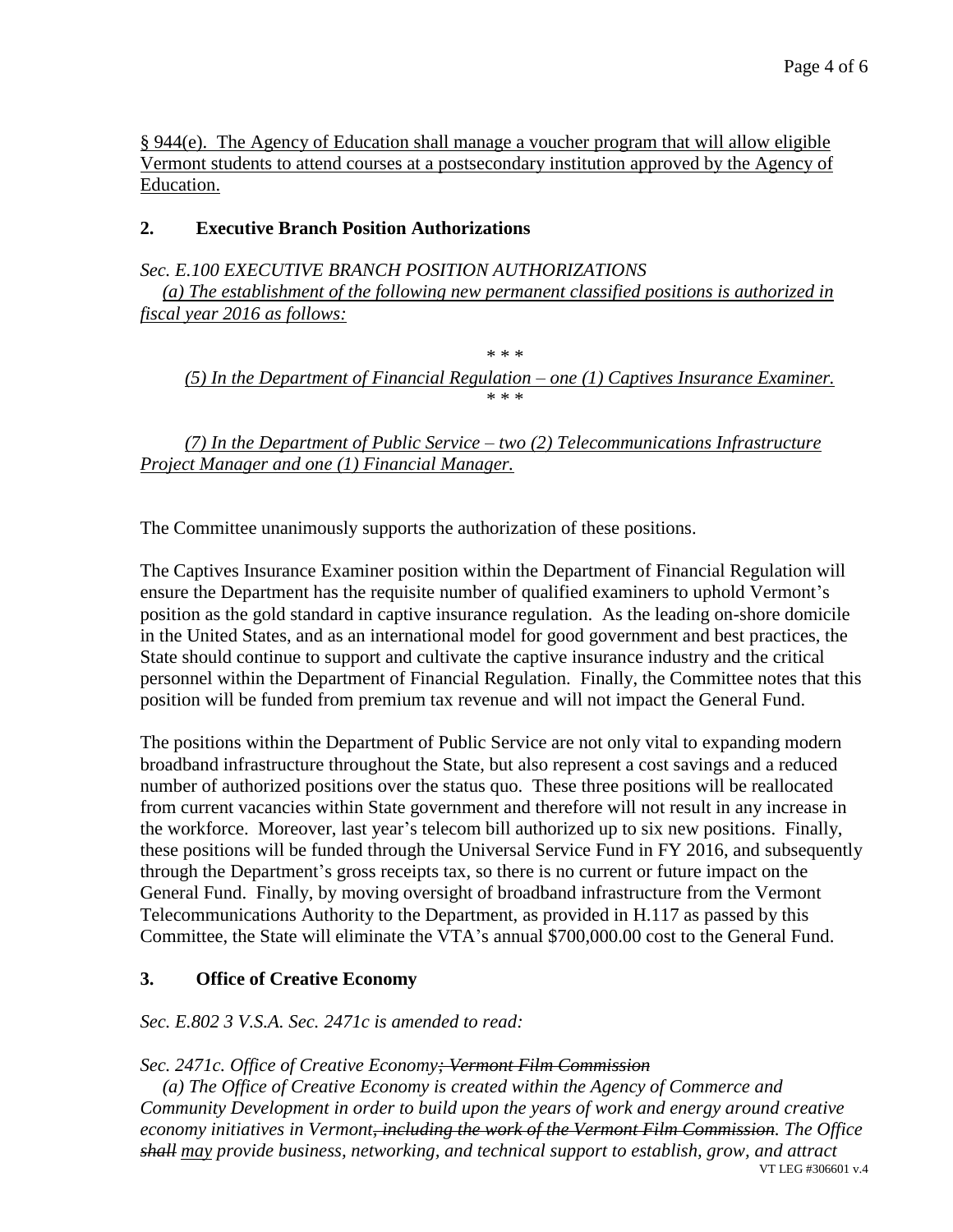*enterprises involved with the creative economy, primarily focused on but not limited to such areas as film, new and emerging media, software development, and innovative commercial goods. The Office shall may work in collaboration with Vermont's private and public sectors, including educational institutions, to raise the profile and economic productivity of these activities.*

*(b) The Office shall may be administered by a director appointed by the Secretary pursuant to section 2454 of this title and shall be supervised by the Commissioner of Housing and Community Economic Development.*

The Committee unanimously supports the mission and the activities of the Office of Creative Economy. The sectors the Office is involved in represent some of the most significant opportunities in Vermont for job creation, future growth, and competitive advantage. Nonetheless, as indicated by the Governor's proposal, the Agency of Commerce and Community Development does not have the resources necessary to support an independent office, nor a director to manage it.

Consequently, after discussing the role of the Office of Creative Economy and whether to preserve its authorizing language, the Committee recommends that 3 V.S.A. § 2471c be repealed. However, the Committee also recommends that the resources available to the Office remain within the Agency of Commerce and Community Development. Moreover, the Committee wishes to emphasize that the mission and activities of the Office of Creative Economy—to help cultivate the next generation of entrepreneurs and business innovators should not only continue within the Department of Economic Development, but should permeate the culture and mission of the entire Agency.

## **4. Tourism and Marketing Initiative**

### *Sec. E.806 TOURISM AND MARKETING INITIATIVE*

*(a) Up to 15%, but not to exceed \$750,000, of the amount of meals and rooms tax revenue for fiscal year 2016 projected at the January 20, 2015 Emergency Board meeting as part of the revenue forecast pursuant to 32 V.S.A. Sec 305a, that exceeds the fiscal year 2016 projection for the meals and rooms tax at the July 24, 2014 Emergency Board meeting, shall be deposited in a special fund available to the Agency of Commerce and Community Development for purposes of tourism and marketing support and promotion. This funding is contingent on a General Fund surplus at the end of fiscal year 2016 adequate to support the deposit.* 

The Committee supports, in the strongest possible terms, the State's role in supporting its tourism industry and in marketing its image as a great place to live and to do business. Tourism marketing and economic development marketing are core functions of State government. While private industry contributes the most significant source of funding for tourism and marketing, State funding is critical for three reasons. First, the State of Vermont is responsible for articulating and protecting its own brand identity. Second, State dollars leverage private dollars and enable the Department of Tourism and Marketing to partner with private business to expand the scope of both our message and our brand identity. Third, whereas larger industries are able to fund their own marketing campaigns and promotions, the State plays a vital role as both a source of funding and as a facilitator for collective marketing by small businesses, chambers of commerce, and regional partners.